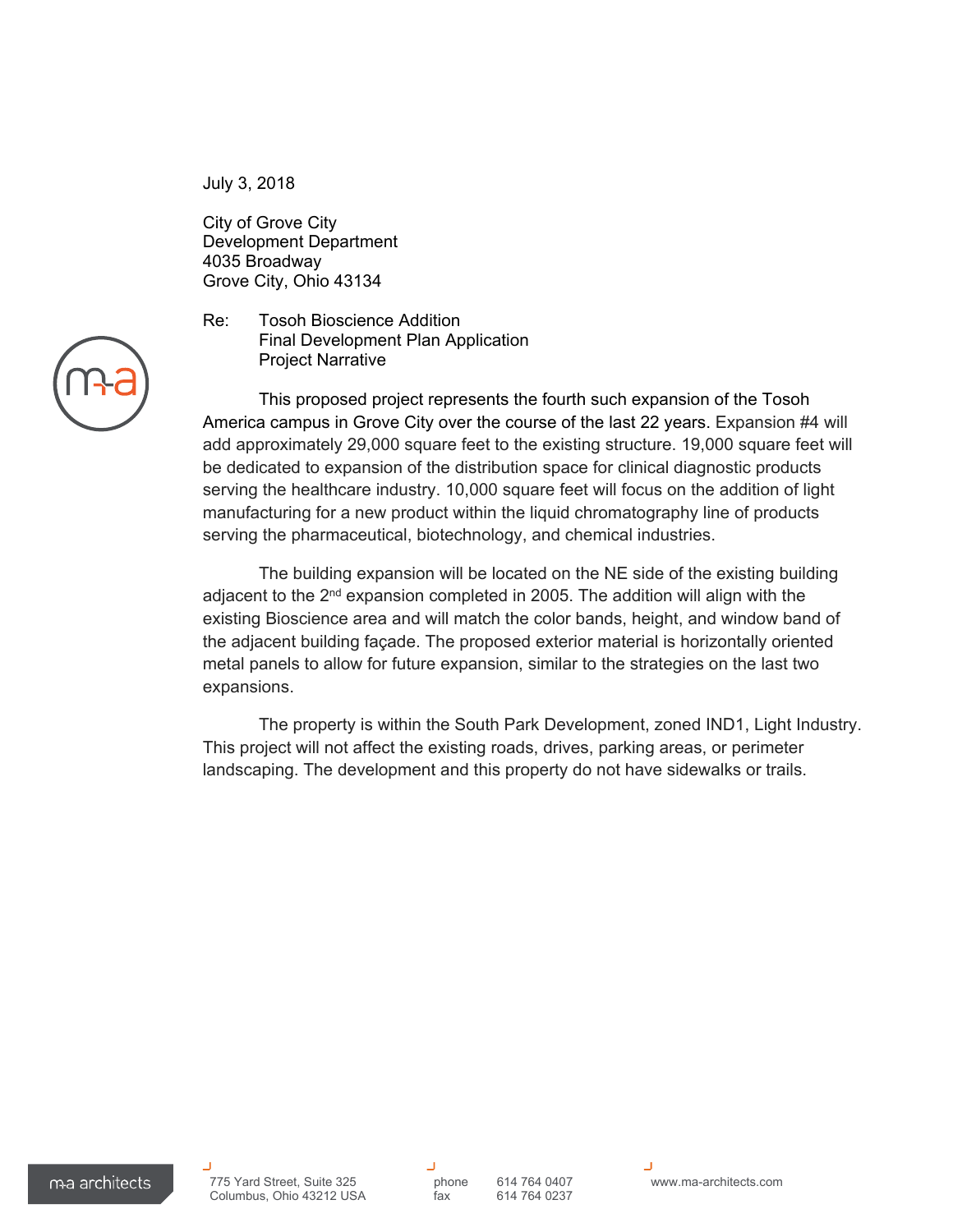## **COMMERCIAL/INDUSTRIAL**

- · Final color selection should be made from actual color chips.
- · For the most current information available, visit our website at www.mbci.com.
- See product selection chart for gauge and color availability.
- · All products available in smooth or embossed finish.
- Trim available in all colors.

**CHART OR CHART** 

• A 40-year limited paint warranty is available upon written request for all colors except for Crimson Red, Polar White and Brite Red. Please review our sample warranty for complete performance attributes and terms and conditions.



 $\mathcal I$ 

Metal Roof and Wall Systems

\* ENERGY STAR® Qualified

Signature® is a registered trademark of NCI Group, Inc. KYNAR 500<sup>®</sup> is a registered trademark of Arkema, Inc. HYLAR 5000<sup>®</sup> is a registered trademark of Solvay Solexis.